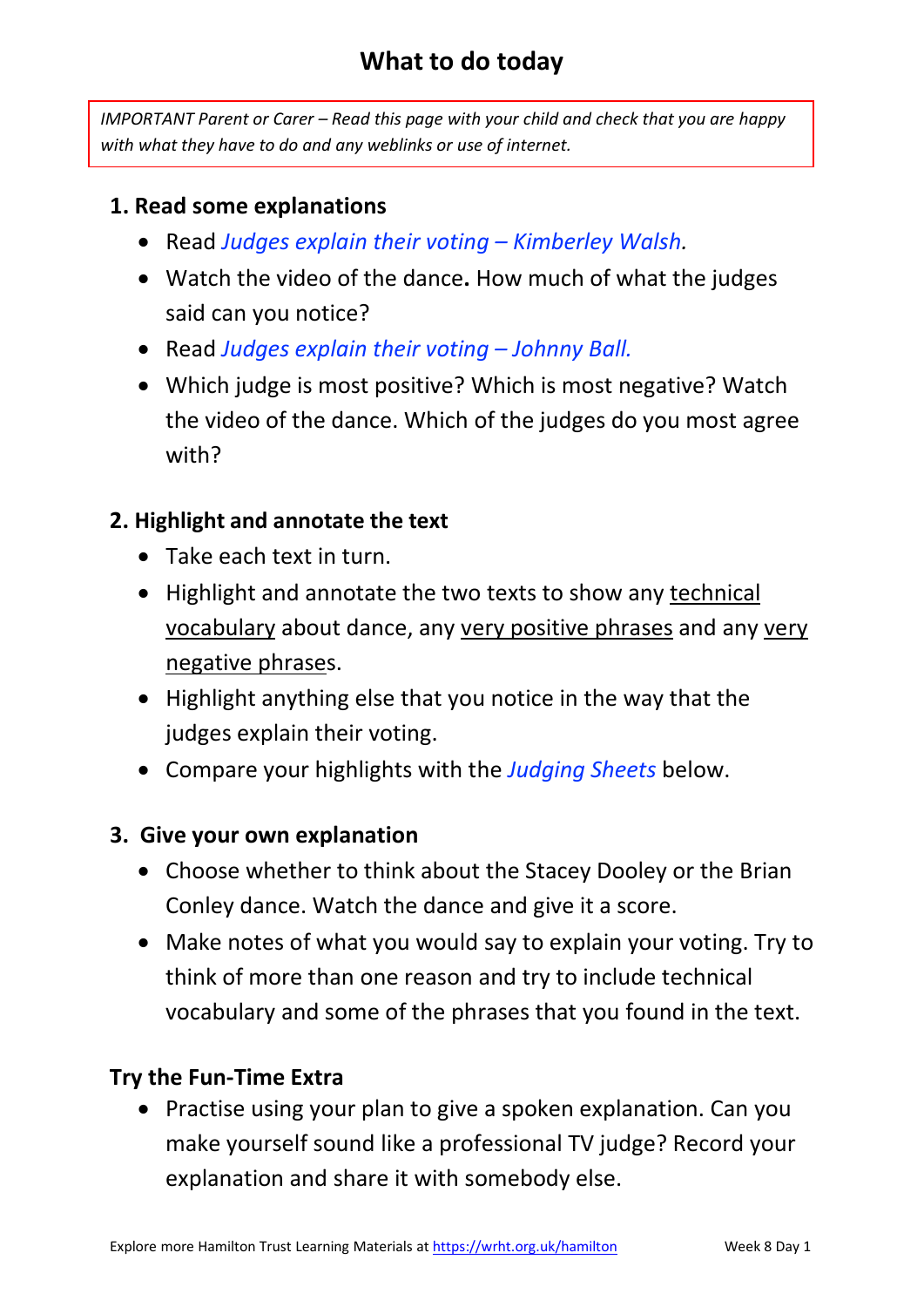# **Judges explain their voting: Kimberley Walsh**

**Len**: I'll tell you what I thought. I thought you did a great job because the jive isn't easy—the steps have got to be clean, got to be precise and yet you've still got to show the fun, and exuberance of the dance. That you pulled off great footwork—spot on. There were one or two dodgy moments. I was a little bit anxious when you went flying through the legs but you got up from that nicely. In the end,



the spins were a little bit off at one stage but overall, well done. Nice job.

**Craig**: I could not agree more. I thought that was absolutely brilliant. Fast efficient footwork, I thought. Synchronicity was absolutely excellent. I loved the double turn at the end into the end pose—great technique. As Len said, going through the legs was very clumsy and for that reason you'll lose points. But you did a cracking job.

<https://www.youtube.com/watch?v=AlGHLcJenx0>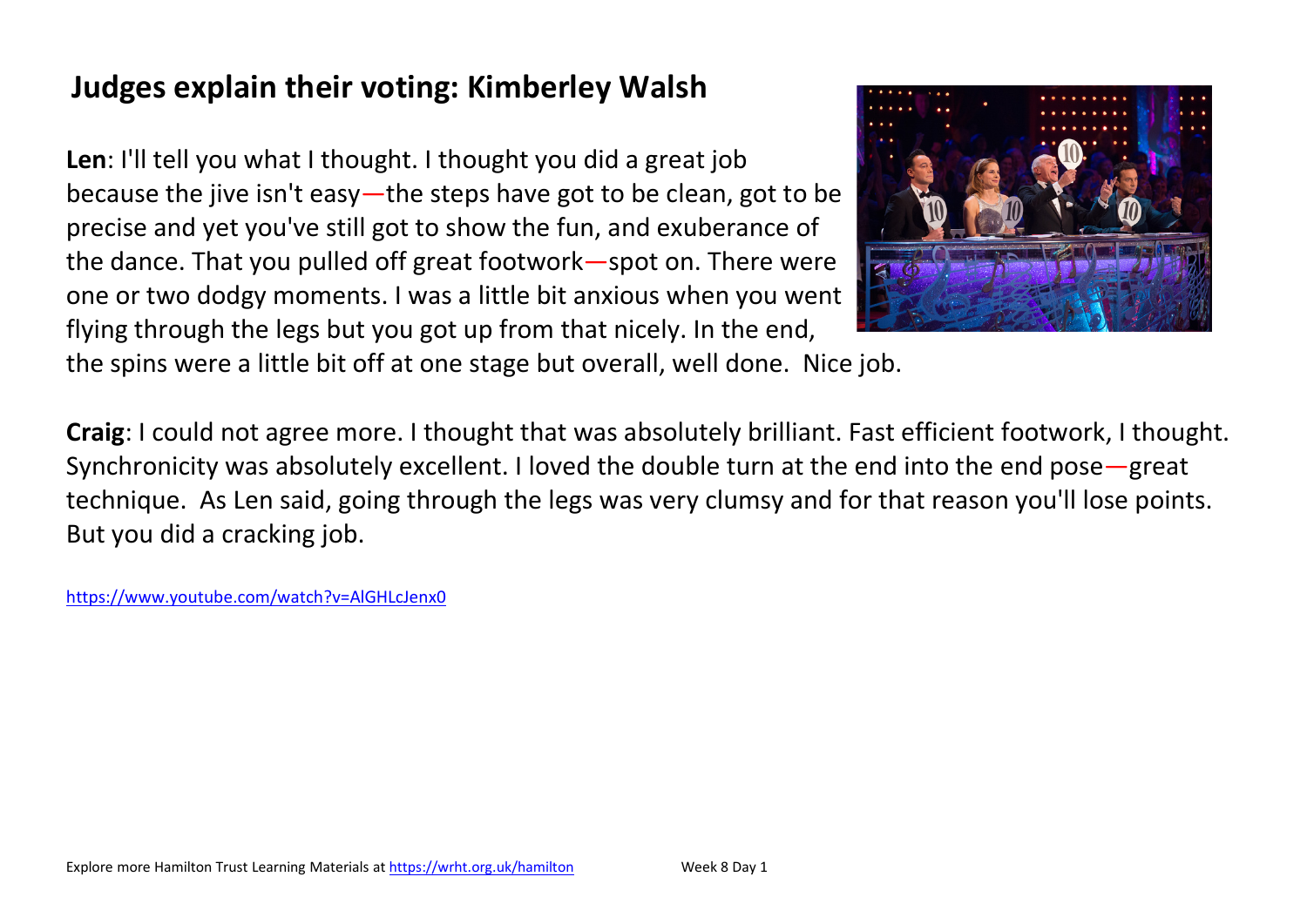# **Judges explain their voting: Johnny Ball**

**Craig**: I've never really been a big fan of miming, darling. Your mouth was moving throughout and was very distracting. Your technique needs work because the jerks and spasms all the way through were worrying—a little more fluidity would be good.

**Darcy**: Great energy. You surprised me—it was beautiful. Sadly,



you have been unlucky with your partners changing. That doesn't make it easy. Your weight is always on your heels. This means your balance is wrong because in Latin you must be more on the balls of your feet, so try and remember this for your next dance.

**Len**: Let me tell you this: first of all, you had good timing; there was plenty of content; you got out and performed it. A lot of people of a similar age would like to be able to get out and move like that. Ok, so your posture could be a bit better, your footwork could be cleaner but your enthusiasm was great.

<https://www.youtube.com/watch?v=vElnk0ZnX0I>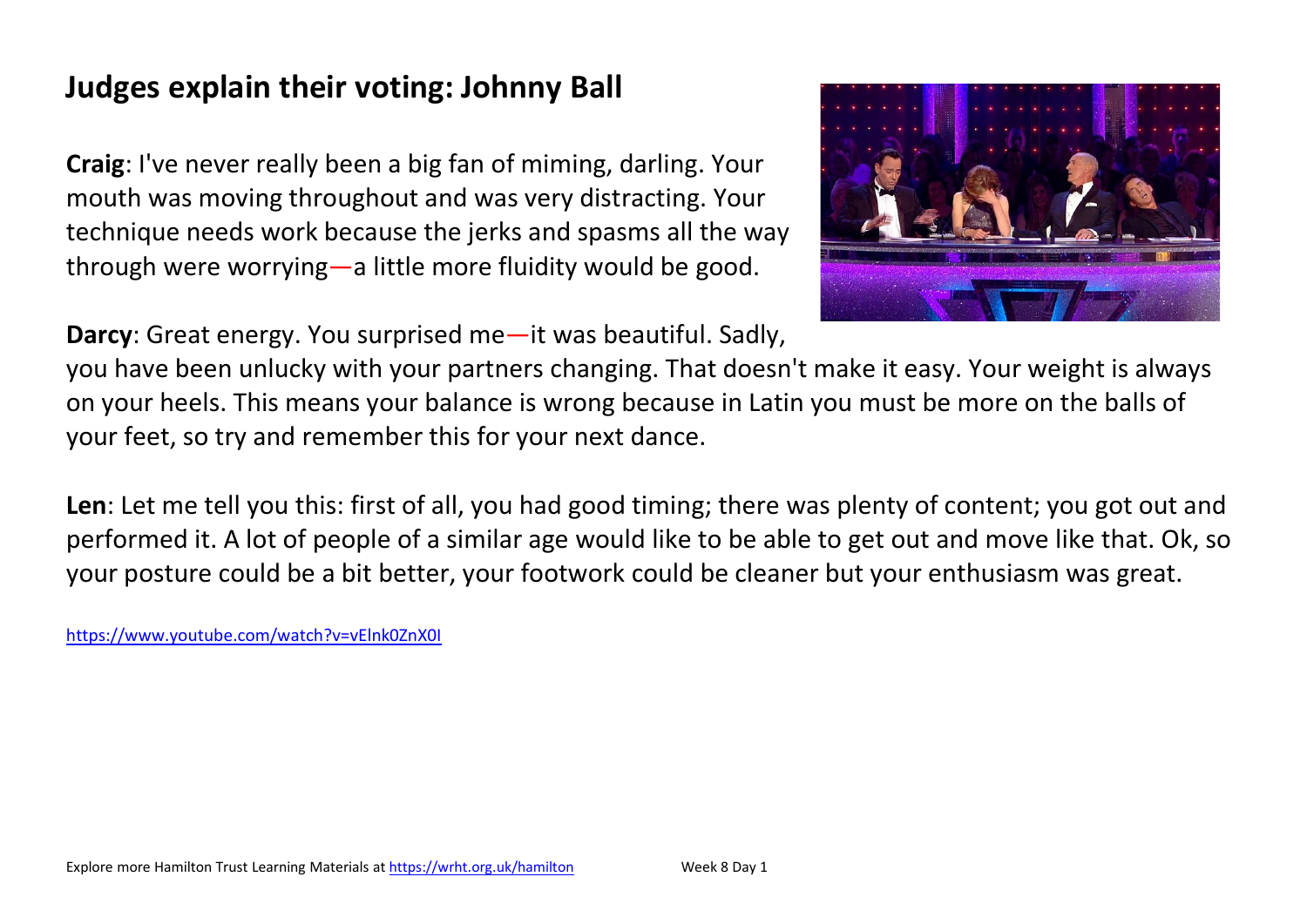| <b>Technical Vocabulary for Dance</b>       |                        |                     | Persona:                  |
|---------------------------------------------|------------------------|---------------------|---------------------------|
| balance                                     | footwork               | steps               | nice & supportive         |
| choreography<br>crisp                       | overextend<br>passion  | technique<br>timing | grumpy & sharp-tongued    |
| entertaining<br>exciting                    | personality<br>posture | transitions         | flamboyant & enthusiastic |
| fluidity                                    | rhythm                 |                     | tough but fair            |
| Link:                                       |                        |                     | Score/10                  |
| https://www.youtube.com/watch?v=FVHw3M1hOaU |                        |                     |                           |
|                                             |                        |                     |                           |

**Plan your explanation below. Remember explanation features.**

| o<br>a                                                                                                                                          | n                               |
|-------------------------------------------------------------------------------------------------------------------------------------------------|---------------------------------|
|                                                                                                                                                 |                                 |
|                                                                                                                                                 |                                 |
|                                                                                                                                                 |                                 |
|                                                                                                                                                 |                                 |
| $\boldsymbol{\mathcal{S}}$                                                                                                                      |                                 |
|                                                                                                                                                 |                                 |
| <b>CONSOR</b>                                                                                                                                   |                                 |
|                                                                                                                                                 |                                 |
|                                                                                                                                                 |                                 |
| ð                                                                                                                                               |                                 |
|                                                                                                                                                 |                                 |
| $\boldsymbol{\hat{\mathbf{z}}}$                                                                                                                 |                                 |
|                                                                                                                                                 |                                 |
| $\boldsymbol{\hat{\zeta}}$                                                                                                                      |                                 |
|                                                                                                                                                 |                                 |
|                                                                                                                                                 |                                 |
| $\boldsymbol{\hat{\xi}}$                                                                                                                        |                                 |
| $\bm{\mathcal{S}}$                                                                                                                              |                                 |
|                                                                                                                                                 |                                 |
| ♦<br>δ                                                                                                                                          |                                 |
|                                                                                                                                                 |                                 |
| $\boldsymbol{\mathcal{S}}$                                                                                                                      |                                 |
| ♦                                                                                                                                               |                                 |
| 8                                                                                                                                               |                                 |
|                                                                                                                                                 |                                 |
| $\boldsymbol{\delta}$                                                                                                                           |                                 |
|                                                                                                                                                 |                                 |
| $\boldsymbol{\hat{\mathbf{x}}}$                                                                                                                 |                                 |
|                                                                                                                                                 |                                 |
| O<br>♦                                                                                                                                          |                                 |
|                                                                                                                                                 |                                 |
| Č.,                                                                                                                                             |                                 |
| o                                                                                                                                               |                                 |
| ٠                                                                                                                                               | о                               |
| $\bullet$<br>o<br>oo.<br>∞о<br>00<br>≁ою<br>ОО<br>6.6<br>Ю<br>$\bullet$<br>œ<br>-0<br>-0<br>oю<br>охо<br>o<br>o<br>o<br>o<br>o.o<br>o<br>o<br>o | б<br>o<br>o<br>o<br>o<br>o<br>o |